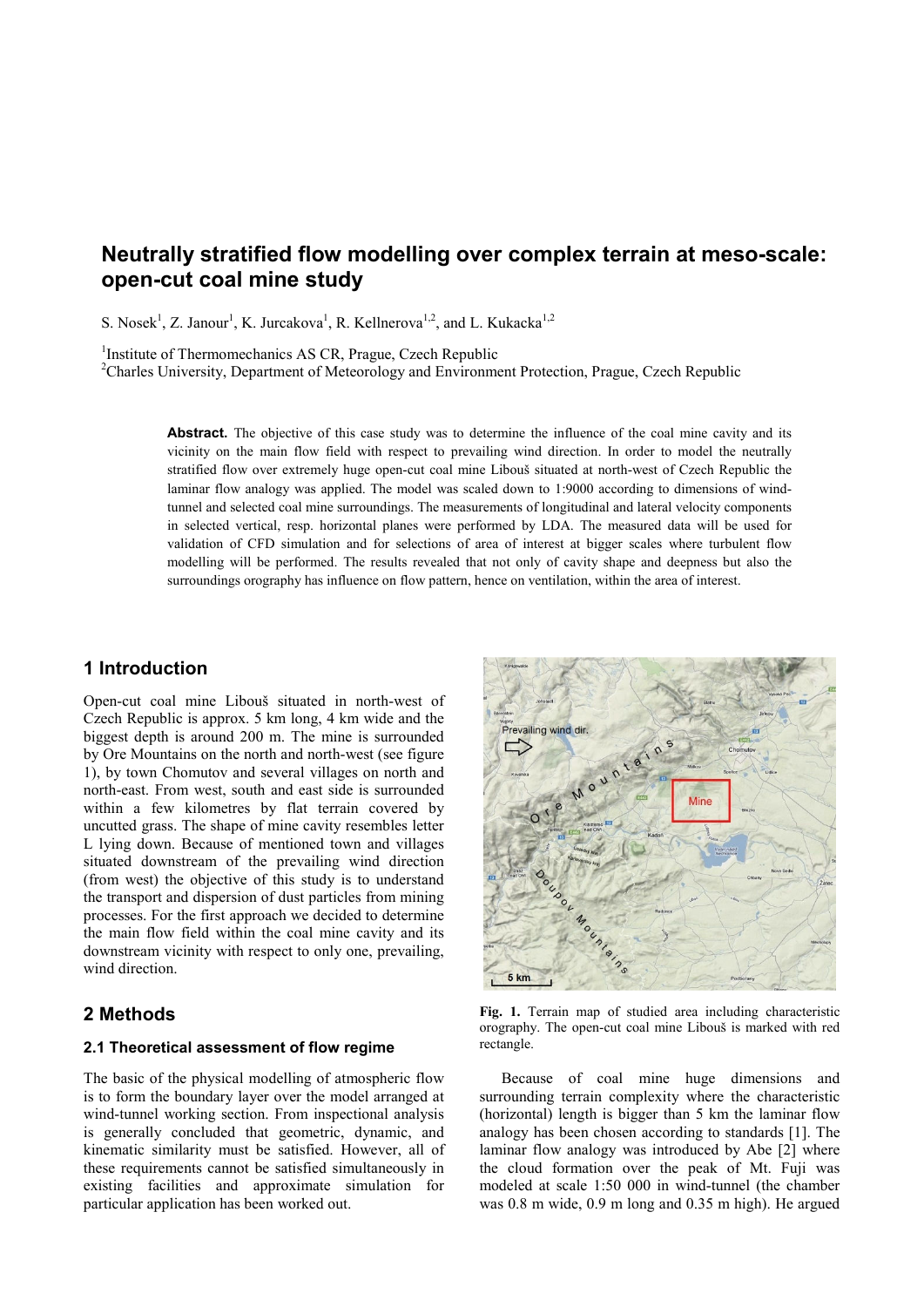that equality of Reynolds numbers can be achieved by replacing kinematic viscosity *ν* in the Reynolds expression in wind-tunnel with eddy diffusivity for momentum at real atmosphere. If *K* is approximated as a constant

$$
K = 10^4 \nu , \qquad (1)
$$

the following relation

$$
\left(\frac{UL}{V}\right)_{\text{model}} = \left(\frac{UL}{K}\right)_{\text{atm}},\tag{2}
$$

where  $U_{\text{model}}$  and  $U_{\text{atm}}$  is mean velocity of the flow in model, resp. in real atmosphere, is satisfied if the turbulent atmospheric flow is modeled by laminar flow in wind-tunnel provided by length scale ratio  $L_m/L_{atm}$  =  $1/10^4$ .

This dynamic similarity was widely used by Cermak [3] at special boundary-layer wind tunnel at Colorado State University where stable stratified flow and scale ratios from 1:5000 to 1:50 000 were performed. As reported in [4] at such scales many of the similarity conditions normally applied to the simulation of flow over complex terrain cannot be satisfied. Nevertheless, acceptable agreement between laboratory and field measurements is reported.

In case of neutrally stratified flow modeling Janour [5] conducted laminar flow analogy on 1:6000 scale model comprising Czech town Příbram with its surrounding landscape. The twenty-four hours and the year mean surface concentrations field for year 1975 and 1993 were assessed in studied area.

### **2.2 Experimental setup**

#### *2.2.1 Wind tunnel*

The experiment was performed at open Environmental wind-tunnel of Institute of Thermomechanics Academy of Sciences of the Czech Republic in Nový Knín. The wind-tunnel test section is 1.5 m wide, 1.5 high and 2 m long. The length of section for appropriate laminar boundary layer development (smooth section) was set to 18 m. The flow speed in wind-tunnel was maintained at 0.25 m/s with error  $6\%$ 

### *2.2.2 Model*

Selection of appropriate area embodying influence on flow over coal mine Libouš was a difficult task for model design. Due to laminar flow analogy the model scale was downed to 1:9000 (1.5  $\times$  1.5 m). This resulted in complex area comprising Ore Mountains and large coal mine vicinity (figure 2).

The model was made of extruded PVC and manufactured by computer numerically controlled (CNC) machine with precision of 0.5 mm. Thus, together with paints the very smooth surface was provided. For CNC input data the geographic information system (GIS) was used.



**Fig. 2.** Model situated in wind-tunnel comprising open-cut coal mine (1), Ore Mountains (2) and river Ohře (3) with dam Nechranice (4). The direction of flow is from left to right (west direction of wind in real atmosphere).



**Fig. 3.** Measured vertical profile of mean longitudinal velocity at entrance of the model (dots with error bars) and power law profile with exponent  $n = 4.8$  (solid line) for  $U = 0.25$  m/s.

In order to ensure smooth connection between floor of smooth section and the model a special tilt was attached accordingly to model windward relief and stretched to the smooth section floor.

#### *2.2.3 Measurement techniques*

The flow velocity components (longitudinal, lateral and vertical) were measured via two-dimensional optical fibre Laser Doppler Anemometry (LDA) based on DANTEC BSA F-60 burst processor. Tracing particles were produced by a commercial fog generator SAFEX F2001 and as a fog fluid the SAFEX STANDARD was used. The entrance of tracing particles was at the beginning of wind-tunnel smooth section providing their even distribution in test section. Data rate reached around 600 Hz, resp. 2 kHz at the lowest, resp. the highest measured high above the model. The average data rate was about 1 kHz. The time of recoding was 30 s in all cases.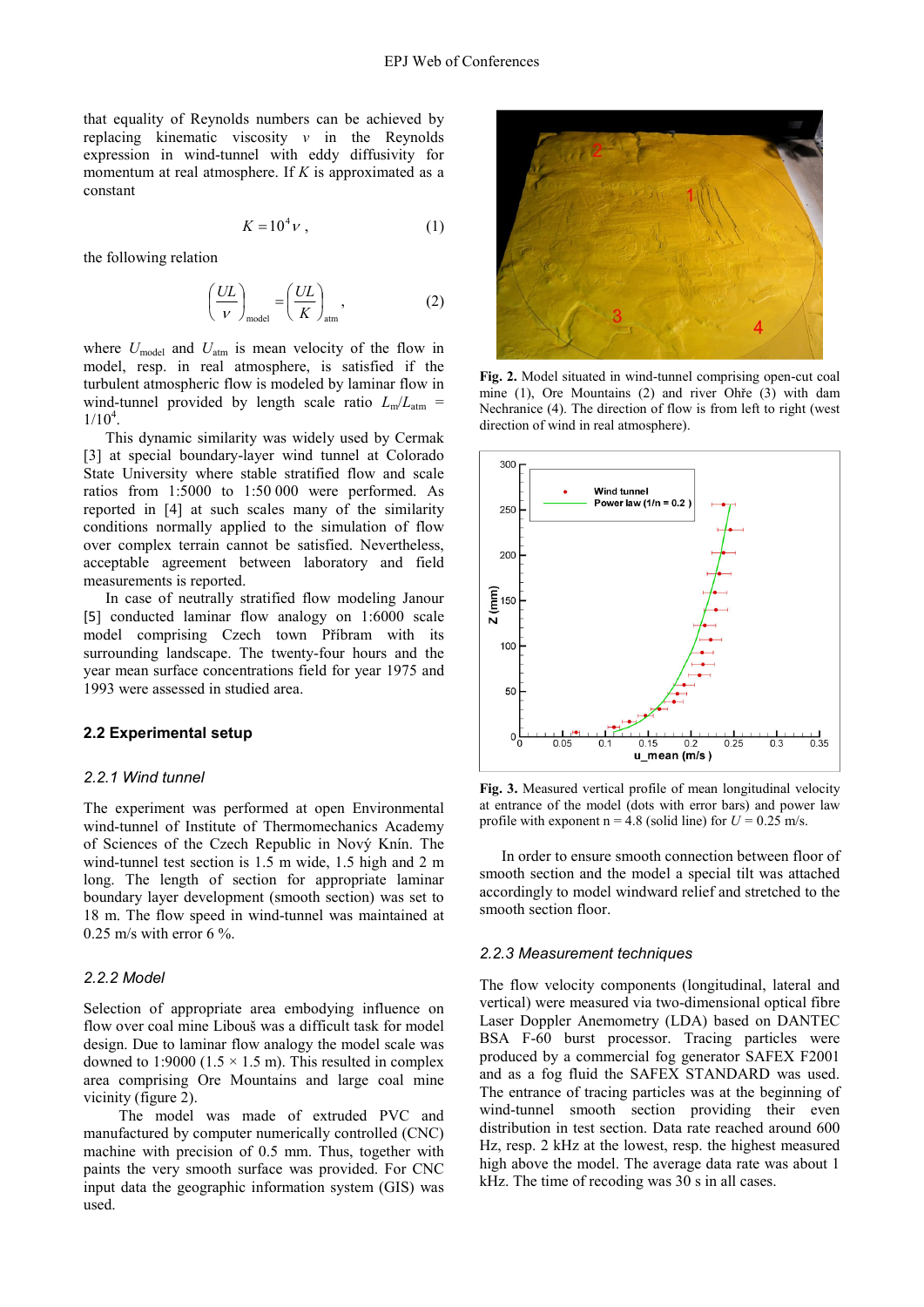

**Fig. 4.** Measured vertical planes *yz* (marked vert. lines) at 6 distances of *x* direction displayed on the model contour map. The origin of coordinate system is at left-bottom corner. The wind direction marked with arrow and coordinates of the model are on the left. Position of reference zero height  $h_0$  is marked with circle at the plane  $x = 300$ .



**Fig. 5.** Measured horizontal planes *xy* (marked rectangles) on the model contour map: *B, C, C2* and *D*. Position of reference zero height  $h_0$  remains the same as in previous case.

#### *2.2.4 Boundary layer characteristics*

In figure 3 the measured vertical profile of mean longitudinal velocity  $u_{\text{mean}}$  at entrance of the model (above the connecting tilt) for speed in wind tunnel  $U =$ 0.3 m/s is depicted. From fitting of power law (green curve in figure 3) the exponent  $1/n = 0.2$  was obtained. As a characteristic length was set the distance between the highest and lowest point on model  $h = 70$  mm for which the  $Re \approx 1200$  corresponds to laminar flow.

### **3 Results**

For measuring of longitudinal velocity component *u* the characteristic vertical planes *yz* across the whole mine were selected (figure 4). This resulted in 6 distances at *x* direction (in mm):  $x = 300$  (before mine),  $x = 800$  (1/3 of mine),  $x = 800$  (2/3 of mine),  $x = 945$  (the deepest mine area),  $x = 1035$  (end of mine) and  $x = 1185$  (behind mine). The planes bottom line copy the surface of the model. The lowest measured point was 4 mm above the model surface.

For lateral velocity component  $v$  the 4 horizontal planes *xy* (figure 5) above last part of the mine were selected at nondimensional heights *z/h*, where *z* is the height above the model surface with respect to selected plane and reference model zero height  $h_0$ :  $z/h = -0.09$  (*B*, the deepest mine area),  $z/h = -0.03$  (*C* and *C2*),  $z/h = 0.07$ (*D*).

Graphs of nondimensional velocity component *u/U*ref at planes  $yz$  are presented in figure 6. Values  $u/U_{\text{ref}}$  were computer from

$$
u/U_{\text{ref}} = \frac{u}{U_{\text{ref}}} \frac{U_{\text{id}}}{U_{\text{ref,mean}}},\tag{3}
$$

Where *u* is measured mean longitudinal velocity component,  $U_{ref}$  is reference velocity measured at  $h_{ref}$  =  $2h$ ,  $U_{id}$  = 0.25 m/s is idealized flow velocity in windtunnel and *U*ref,mean is mean reference velocity. Thus, undesirable wind-tunnel flow fluctuations are supressed.

From the graphs in figure 6 (viewed from upstream) can be seen deceleration, resp. acceleration of the flow speed within the cavities of the mine, resp. before the top of hills, crests or mine slopes. Before the mine  $(x = 300$ mm) velocity profiles in vertical direction are approx. same along *y* axis. Disruption of this pattern is evident across the whole mine  $(x = 600, 800, 945, \text{mm})$ . The biggest thickness of layer  $\delta_{0.25}$ , where the flow speed deceleration can be observed ( $\delta_{0.25} = z/h$ , where  $u/U_{\text{ref}} <$ 0.25), is at 1/3 ( $x = 600$ ) and 2/3 ( $x = 800$ ) of the mine, namely  $\delta_{0.25} = 0.2$ . This is due to deep cavity regions occurring at selected cross-sections (mainly due to high ridge occurring just in the middle of the mine). The  $\delta_{0.25}$ is smaller at the deepest mine area ( $x = 945$ ,  $\delta_{0.25} = 0.1$ ) because this area is followed by mine slope where the flow is accelerated. At this cross-section ( $x = 1035$ )  $\delta_{0.25}$  $= 0.05$ . Behind the end of mine ( $x = 1185$ ) the vertical velocity profiles are rearranged evenly as before the mine  $(x = 300)$  with exception that  $\delta_{0.25}$  is approx. two times smaller.

In figure 7 there are presented mean lateral velocity components *v*mean measured at horizontal planes *xy*. Positive values represents left direction (in sense of wind direction), negative right.

Plane B is the lowest positioned, just above the deepest mine area  $(z/h = -0.09)$ . Except of small area on the right (where actually begins mine slope) the *v* component has neutral direction diversion (close to 0 m/s). In the small areas some diversion directions to left can be seen.

Plane C is positioned higher  $(z/h = -0.03)$  and hence can cover bigger area above the deepest mine area. There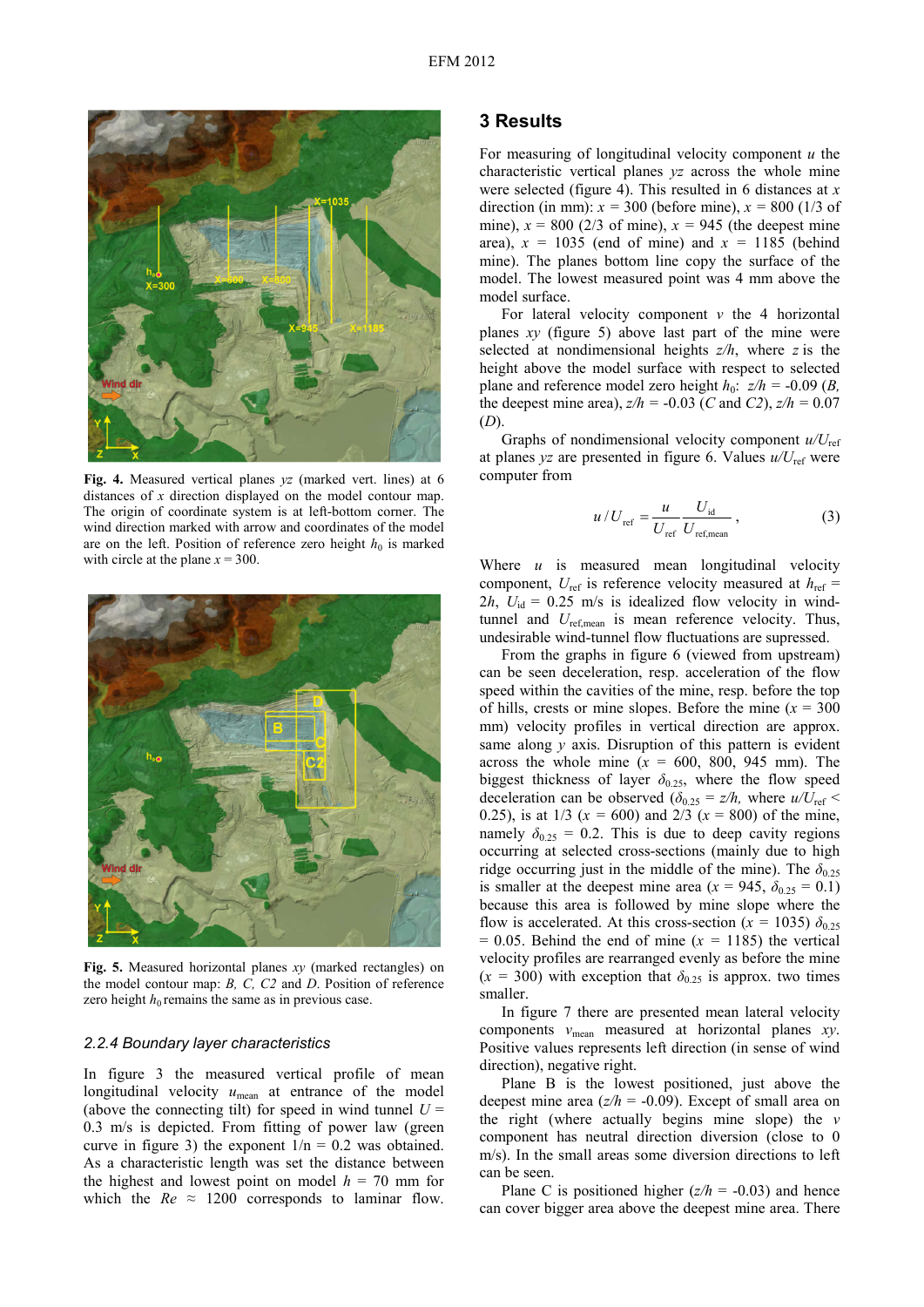

**Fig. 6.** Graphs of nondimensional longitudinal velocity component  $u/U_{ref}$  at vertical planes *yz*.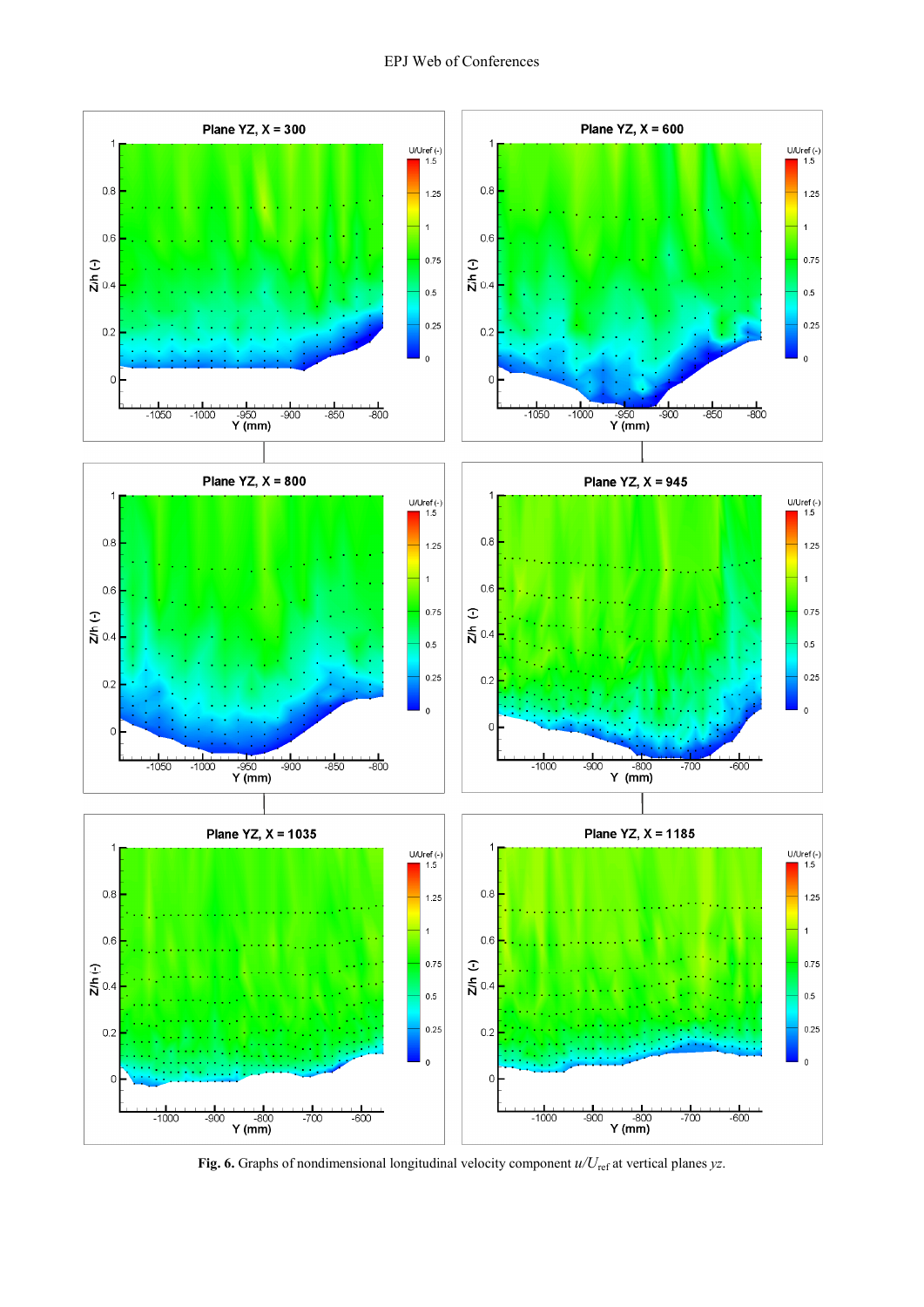

Fig. 7. Graphs of mean lateral velocity component  $v_{\text{mean}}$  at vertical planes *yz*.

are many diversions to left in the upper part of the graph and to the right in the lower part of the graph (viewed from the wind direction). However, from the evenly unfolded contours can be concluded that main flow direction is neutral.

Plan C2 is at the same height as C. It demonstrates the influence of the cavity shape which reminds letter L lying down. In this region are many areas where the direction of the flow is mainly diverted little bit to the right.

Plane D cover the broadness of mine at its end. It is positioned just above the outer borders at *z/h =* 0.07, thus not so high above the mine surroundings. There is significant diversion of the flow direction to the left in the upper part of the graph. It shows the influence of mine ascent in this area having the corner shape pointed to north-east. In case of middle and right part of the graph the direction diversion of the flow is predominantly neutral, with some areas where the diversion to the right can be observed. It's mainly due to broad gentle ascent oriented to east and south at these areas.

It is necessary to point out that the magnitudes o lateral velocity component are of order 0.01 m/s. Thus, the analysis of flow direction has only qualitative meaning.

# **4 Discussion and conclusion**

Simulation of atmospheric motions above the complex terrain at meso-scale (scale of the model 1:9000) was presented in this paper. For this case, Reynolds number differences are so large that similarity in the ordinary sense does not match the criteria. Thus laminar analogy, where the laminar flow structure dominates by the surface geometry, was applied for this case. Such a flow is observed to be approximately similar in mean velocity to the turbulent prototype flow. The similarity is a result of the turbulent atmosphere behaving roughly as a highly viscous fluid when observed on a scale many times bigger than integral scale of turbulence.

The main objective was to determine the main flow pattern within the cavity of open-cut coal mine Libouš